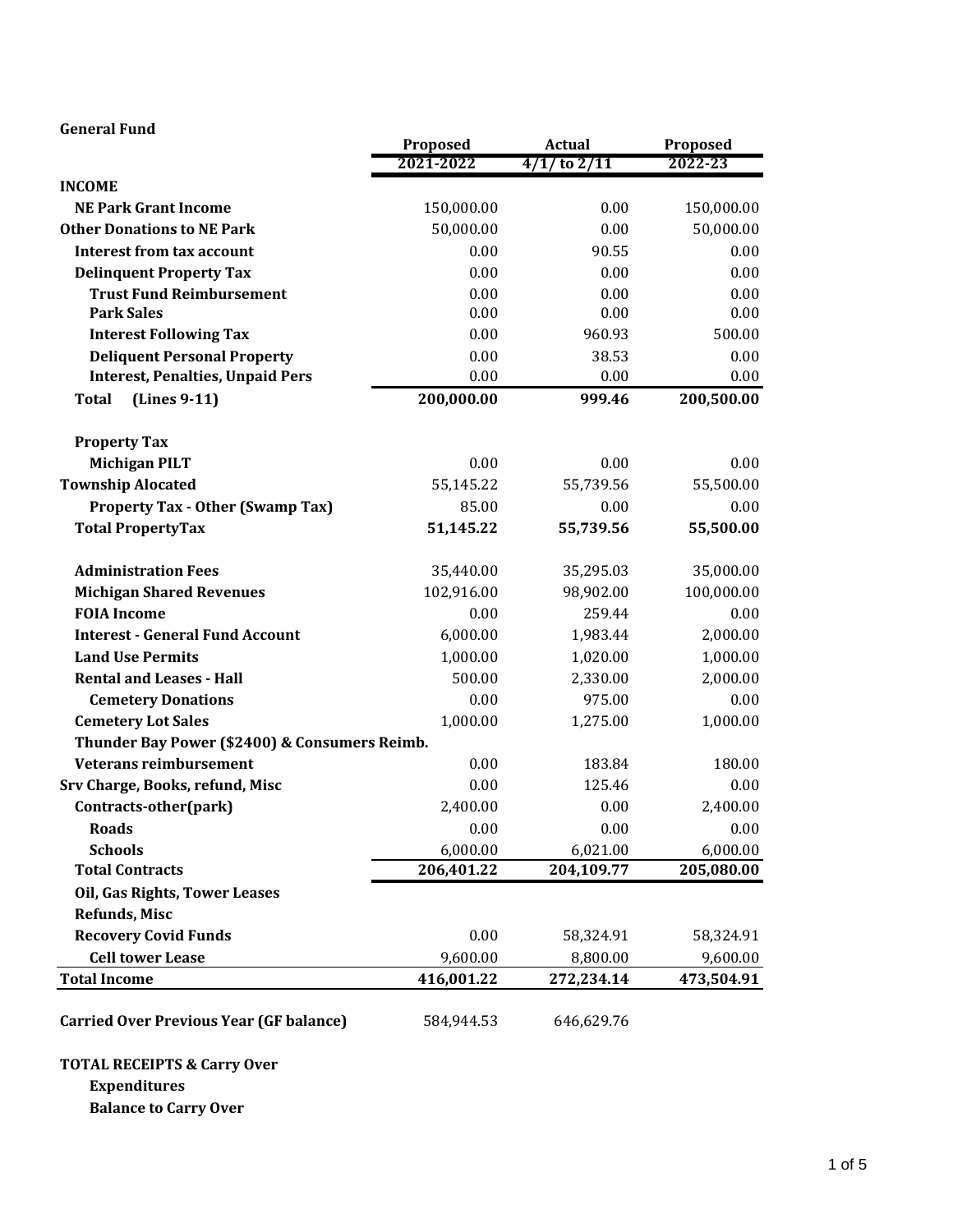| Expense                           |           |           |           |
|-----------------------------------|-----------|-----------|-----------|
| <b>Service Charge Back</b>        | 0.00      | 197.57    | 0.00      |
| <b>Employer Match Annuity</b>     | 7,000.00  | 4,676.02  | 6,000.00  |
| <b>Medicare Employer Share</b>    | 700.00    | 0.00      | 0.00      |
|                                   | 7,700.00  | 4,873.59  | 6,000.00  |
| 101101 · Township Board           |           |           |           |
| 101-702 · Trustee Salary          | 4,800.00  | 4,400.00  | 4,800.00  |
| 101-703 · Per Diem Per Meeting    | 0.00      | 0.00      | 200.00    |
| $101-727 \cdot$ Supplies          | 200.00    | 136.68    | 400.00    |
| 101-801 · Legal                   | 12,000.00 | 11,870.33 | 10,000.00 |
| 101-802 · Audit                   | 100.00    | 0.00      | 4,500.00  |
| 101-850 · Phone/Wifi              | 0.00      | 0.00      | 540.00    |
| $101-855 \cdot$ Web Page          | 1,500.00  | 828.30    | 3,000.00  |
| $101-860 \cdot$ Mileage           | 100.00    | 20.16     | 1,000.00  |
| 101-880 · Promotional             | 500.00    | 0.00      | 500.00    |
| 101-900 · Printing and Publishing | 500.00    | 287.91    | 500.00    |
| $101-910 \cdot$ Insurance         | 6,500.00  | 5,894.00  | 6,500.00  |
| 101-956 · Miscellaneous           | 0.00      | 0.00      | 0.00      |
| 101-957 · Convention and Training | 0.00      | 0.00      | 0.00      |
| 101-960 · Association Dues        | 2,500.00  | 2,643.72  | 3,000.00  |
| Total 101101 · Township Board     | 28,700.00 | 26,081.10 | 34,940.00 |
| 101171 · Supervisor               |           |           |           |
| 171-702 · Salary                  | 11,025.00 | 10106.25  | 12,000.00 |
| 171-703 · Per Diem Per meeting    | 0.00      | 0.00      | 0.00      |
| $171-704 \cdot$ Deputy            | 0.00      | 0.00      | 0.00      |
| 171-940 · Office                  | 0.00      | 0.00      | 0.00      |
| $171-727 \cdot$ Supplies          | 300.00    | 103.75    | 300.00    |
| 171-860 · Mileage                 | 0.00      | 0.00      | 200.00    |
| Total 101171 · Supervisor         | 11,325.00 | 10,210.00 | 12,500.00 |
| 101209 · Assessor                 |           |           |           |
| 209-702 · Salary                  | 23,400.00 | 21049.89  | 23,400.00 |
| 209-940 · Office                  | 0.00      | 0.00      | 0.00      |
| $209-727 \cdot$ Supplies          | 200.00    | 1315.48   | 1,500.00  |
| 209-728 · Computerizing           | 1,500.00  | 1335.00   | 1,500.00  |
| $209 - 957 \cdot Training$        | 0.00      | 0.00      | 0.00      |
| 209-860 - Mileage                 | 0.00      | 0.00      | 0.00      |
| 209-827 · County Assessor Expense | 900.00    | 75.79     | 500.00    |
| Total 101209 · Assessor           | 26,000.00 | 23,776.16 | 26,900.00 |
| 101247 · Board of Review          |           |           |           |
| 247-703 · Board Salary            | 1,780.00  | 1,260.00  | 1,500.00  |
| $247-860 \cdot$ Mileage           | 50.00     | 74.72     | 200.00    |
| $247 - 727 \cdot$ Supplies        | 150.00    | 52.15     | 100.00    |
| 247-900 · Printing and Publishing | 100.00    | 46.00     | 100.00    |
| 247-827 · Expenses                | 100.00    | 0.00      | 500.00    |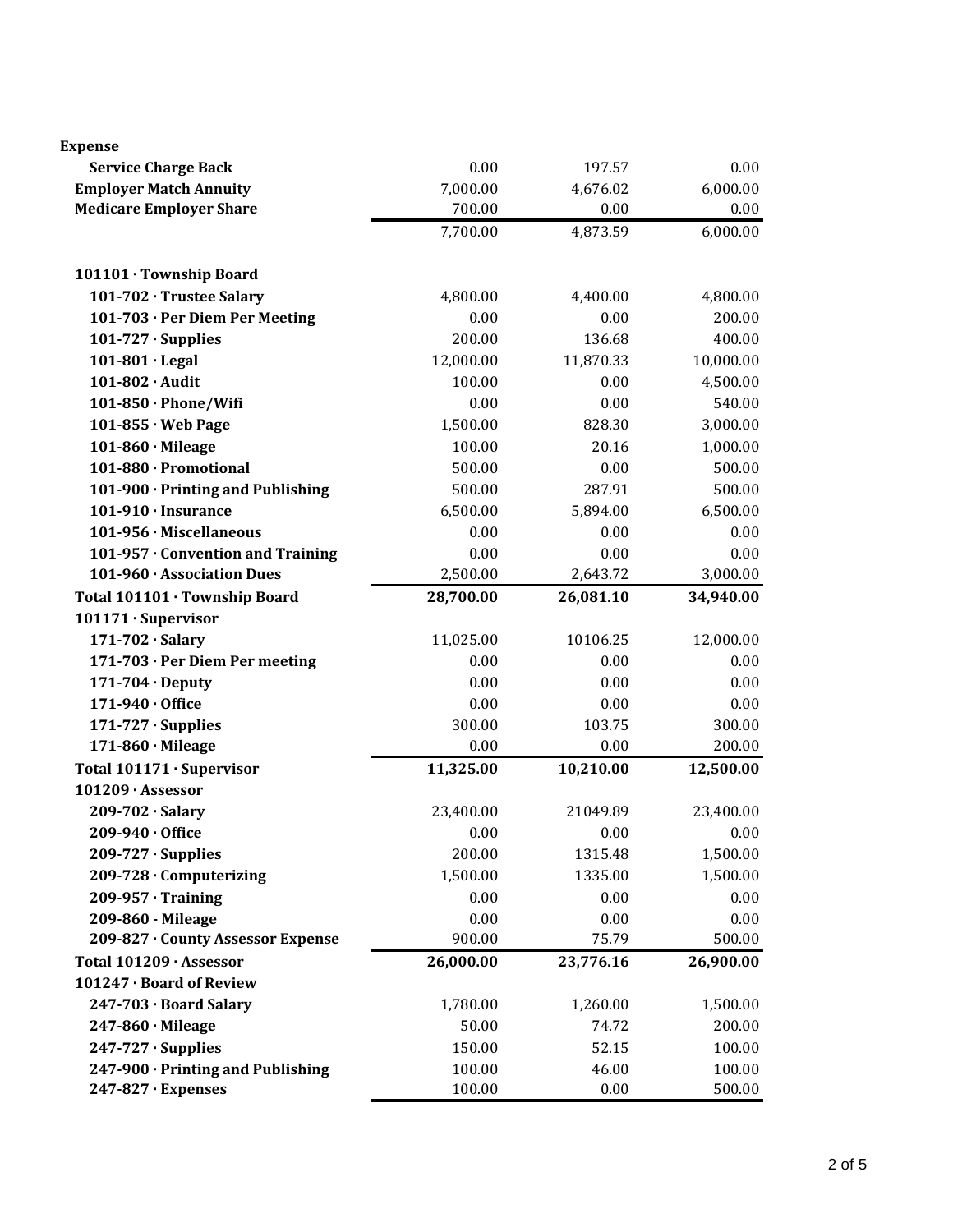| Total 101247 · Board of Review        | 2,180.00  | 1,432.87  | 2,400.00  |                         |
|---------------------------------------|-----------|-----------|-----------|-------------------------|
|                                       |           |           |           |                         |
| $101215 \cdot$ Clerk                  |           |           |           |                         |
| $215-702 \cdot$ Salary                | 15,750.00 | 14287.50  | 15,750.00 |                         |
| 215-703 · Per Diem or Per Meeting     | 0.00      | 0.00      | 0.00      |                         |
| 215-704 · Deputy Clerk                | 960.00    | 880.00    | 960.00    |                         |
| 215-705 - FOIA Expenses               | 300.00    | 103.99    | 200.00    |                         |
| 215-850 wifi phone                    | 800.00    | 721.39    | 500.00    |                         |
| $215 - 727 \cdot$ Supplies            | 700.00    | 551.89    | 900.00    |                         |
| $215 - 728$ $\cdot$ Computer          | 1,800.00  | 886.08    | 1,500.00  |                         |
| $215-860 \cdot$ Mileage               | 200.00    | 110.61    | 200.00    |                         |
| <b>Total 101215 · Clerk</b>           | 20,510.00 | 17,541.46 | 20,010.00 |                         |
| $101191 \cdot$ Elections              |           |           |           |                         |
| 191-706 · Administration & Inspectors | 100.00    | 0.00      | 4,000.00  |                         |
| $191-860 \cdot$ Mileage               | 50.00     | 0.00      | 400.00    |                         |
| $191-727 \cdot$ Supplies              | 201.00    | 232.17    | 3,500.00  |                         |
| 191-900 · Printing and Publishing     | 0.00      | 0.00      | 150.00    |                         |
| Total 101191 · Elections              | 351.00    | 232.17    | 8,050.00  |                         |
| 101253 · Treasurer                    |           |           |           |                         |
| $253 - 702 \cdot$ Salary              | 15,150.00 | 13787.50  | 15,150.00 |                         |
| 253-703 · Per Diem or Per Meeting     | 0.00      | 0.00      | 0.00      |                         |
| 253-704 · Deputy Treasurer            | 960.00    | 880.00    | 960.00    |                         |
| 253-940 office                        | 0.00      | 0.00      | 0.00      |                         |
| $253 - 727 \cdot$ Supplies            | 3,250.00  | 2976.96   | 3,000.00  |                         |
| $253 - 728$ $\cdot$ Computer          | 1,200.00  | 1012.00   |           | 2,200.00 1/2 QB 900.000 |
| 253-850 - Phone                       | 800.00    | 821.38    | 800.00    |                         |
| $253-860 \cdot$ Mileage               | 850.00    | 736.57    | 850.00    |                         |
| 253-827 · County Treasurer Expense    | 4,300.00  | 4078.56   | 4,300.00  |                         |
| Total 101253 · Treasurer              | 26,510.00 | 24,292.97 | 27,260.00 |                         |

|                                      | 0.00     | 0.00     | 0.00     |
|--------------------------------------|----------|----------|----------|
|                                      |          |          | 0.00     |
| Total 101276 · Cemetery              | 4,350.00 | 4,182.95 | 9.350.00 |
| 276-971 · Clearing & Driveway Repair | 0.00     | 0.00     | 0.00     |
| 276 - 956 grave digging              | 0.00     | 0.00     | 0.00     |
| 276-727 · Supplies and Maintenance   | 1,000.00 | 1007.95  | 6,000.00 |
| $276 - 702 \cdot$ Salary             | 3,350.00 | 3175.00  | 3,350.00 |
| $101276 \cdot$ Cemetery              |          |          |          |
| Total 101262 · Building and Grounds  | 5,200.00 | 4,258.91 | 5,000.00 |
| $262 - 727 \cdot$ Supplies           | 1,000.00 | 408.91   | 800.00   |
| $262 - 940 \cdot 0$ ffice            | 0.00     | 0.00     | 0.00     |
| $262 - 702 \cdot$ Salary             | 4,200.00 | 3850.00  | 4,200.00 |
| $101262 \cdot$ Building and Grounds  |          |          |          |
|                                      |          |          |          |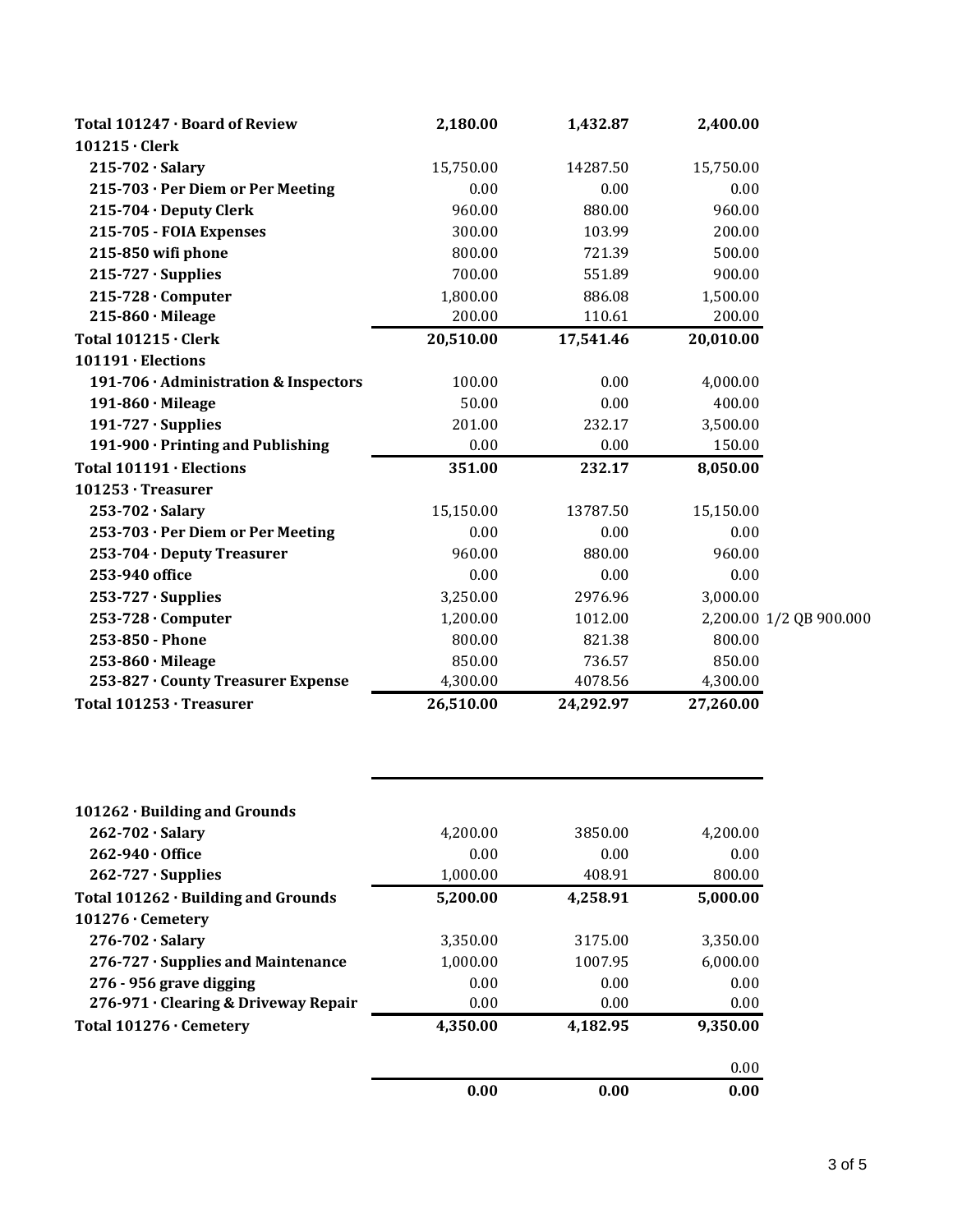| 101265 · Township Hall                                            |            |           |            |
|-------------------------------------------------------------------|------------|-----------|------------|
| $265 - 920 \cdot$ Utilities                                       | 2,600.00   | 2,755.88  | 3,000.00   |
| 265-930 · Maintenance                                             | 1,500.00   | 1,610.60  | 1,500.00   |
| 265-727 · Supplies and Expenses                                   | 500.00     | 317.64    | 600.00     |
| 265-975 · Building Improvments                                    | 10,000.00  | 5,473.25  | 10,000.00  |
| Total 101265 · Township Hall                                      | 14,600.00  | 10,157.37 | 15,100.00  |
| 101751 · Parks and Recreations                                    |            |           |            |
| $751-727 \cdot$ Supplies                                          | 600.00     | 580.30    | 600.00     |
| 751-920 · Utilities                                               | 1,300.00   | 1,225.60  | 1,500.00   |
| 751-930 · Maintenance                                             | 7,000.00   | 6,568.98  | 6,500.00   |
| 751-971 · Hickey                                                  | 300.00     | 0.00      | 1,500.00   |
| Total 101751 · Parks and Recreations<br>101270 Ground Maintenance | 9,200.00   | 8,374.88  | 10,100.00  |
| 270-803 Lawn Mowing<br>101756 Grant Expenditures                  | 6,870.00   | 6,870.00  | 7,000.00   |
| 756-901 Passport Grant Expenditures                               | 200,000.00 | 54,611.42 | 150,000.00 |
| 101371 · Zoning Administrator                                     |            |           |            |
| 371-702 · Salary                                                  | 4,200.00   | 3850.00   | 4,800.00   |
| 371-703 · Per Diem Per Meeting                                    | 100.00     | 0.00      | 100.00     |
| $371 - 727 \cdot$ Supplies                                        | 150.00     | 61.52     | 400.00     |
| <b>Training</b>                                                   | 0.00       | 0.00      | 300.00     |
| 371-940 · Office                                                  | 0.00       | 0.00      | 0.00       |
| Total 101371 · Zoning Administrator                               | 4,450.00   | 3,911.52  | 5,600.00   |
| 101410 · Planning Commission                                      |            |           |            |
| 410-703 · Planning Comm Meetings                                  | 4,000.00   | 3105.00   | 4,000.00   |
| 410-940 · Office                                                  | 450.00     | 396.00    | 600.00     |
| $410-727 \cdot$ Supplies                                          | 150.00     | 0.00      | 650.00     |
| $410-860 \cdot$ Mileage                                           | 100.00     | 8.40      | 100.00     |
| 410-900 · Printing and Publishing                                 | 700.00     | 585.10    | 500.00     |
| 410-801 · Contracts                                               | 3,500.00   | 2151.00   | 10,000.00  |
| Total 101410 · Planning Commission                                | 8,900.00   | 6,245.50  | 15,850.00  |
| 101412 · Zoning Board                                             |            |           |            |
| 412-703 · Per Diem Per Meeting                                    | 300.00     | 0.00      | 600.00     |
| 412-727 · Supplies and Expense                                    | 100.00     | 0.00      | 600.00     |
| 412-801 · Legal and Professional                                  | 0.00       | 0.00      | 0.00       |
| 412-900 - Publishing                                              | 50.00      | 0.00      | 100.00     |
| 412-940 · Office                                                  | 0.00       | 0.00      | 0.00       |
|                                                                   | 450.00     | 0.00      | 1,300.00   |

|                                       |          |         | 0.00     |
|---------------------------------------|----------|---------|----------|
| Total 101330 · Liquor Law Enforcement | 0.00     | 0.00    | 0.00     |
| 101446 · Streets and Roads            |          |         |          |
| 446-676 · Contract Reimbursement      | 0.00     | 0.00    | 0.00     |
| $446-920 \cdot$ Utilities             | 1,650.00 | 1403.95 | 1,600.00 |
| 446-930 · Maintenance                 | 0.00     | 0.00    | 0.00     |